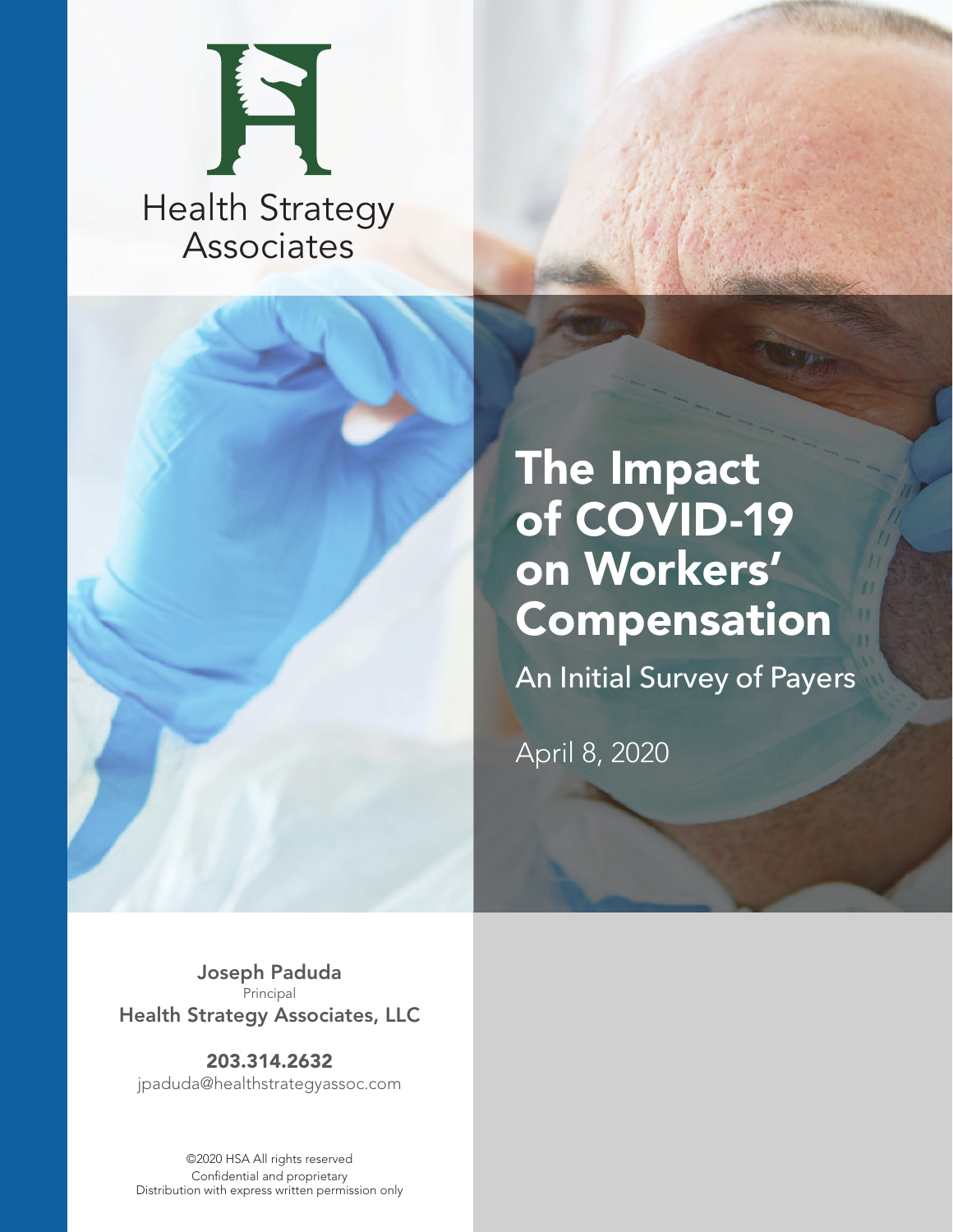

The purpose of this survey was to gather as much information on workers' compensation payers' perspectives, views, adaptations to and concerns about the impact of COVID-19 on their organizations as quickly as possible. The genesis of the survey was a series of conversation I had with payers in mid-March. Most were attempting to deal with very similar challenges. Some had made significant progress on individual issues while others were only just getting started. This survey, and another one to be conducted in several weeks, is intended to help payers learn from each other and accelerate their efforts to adapt to a very fluid and entirely unforeseen event.

Health Strategy Associates, LLC conducted a survey of 15 payers' views on various aspects of COVID-19 over a seven-day period ending on April 6. Respondents included large state funds and private carriers, regional insurers, national thirdparty administrators, large employers, and governmental entities.

To preserve confidentiality, respondents were assured their organizations' names would not be published and their responses would be edited to remove any terms or locations that could identify the respondent.

The survey was brief, including 10 primary questions and took about 10 minutes to complete.

# Key Findings

Major impacts of COVID-19 on workers' compensation include:

- Declining payrolls.
- Delayed return to work.
- More death claims among healthcare workers and first responders.
- Inability of workers' comp patients to access needed care.
- Rapid increase in demand for telemedicine and related services.
- Confusion over which COVID-19-related claims should be accepted and underlying rules and standards to make that judgment.
- Need to adapt to a massive shift from injury-based to disease-based claims (very different and more complex decision process regarding claim acceptance).
- Dealing with "work from home" (WFH) claims.
- Long-term impact on actuarial data and associated projections.

### How has the industry responded?

For an industry loathe to accept–much less embrace change–it is evident that most payers have moved incredibly quickly, rapidly shifting work from centralized offices to workers' homes and dramatically ramping up tele-everything.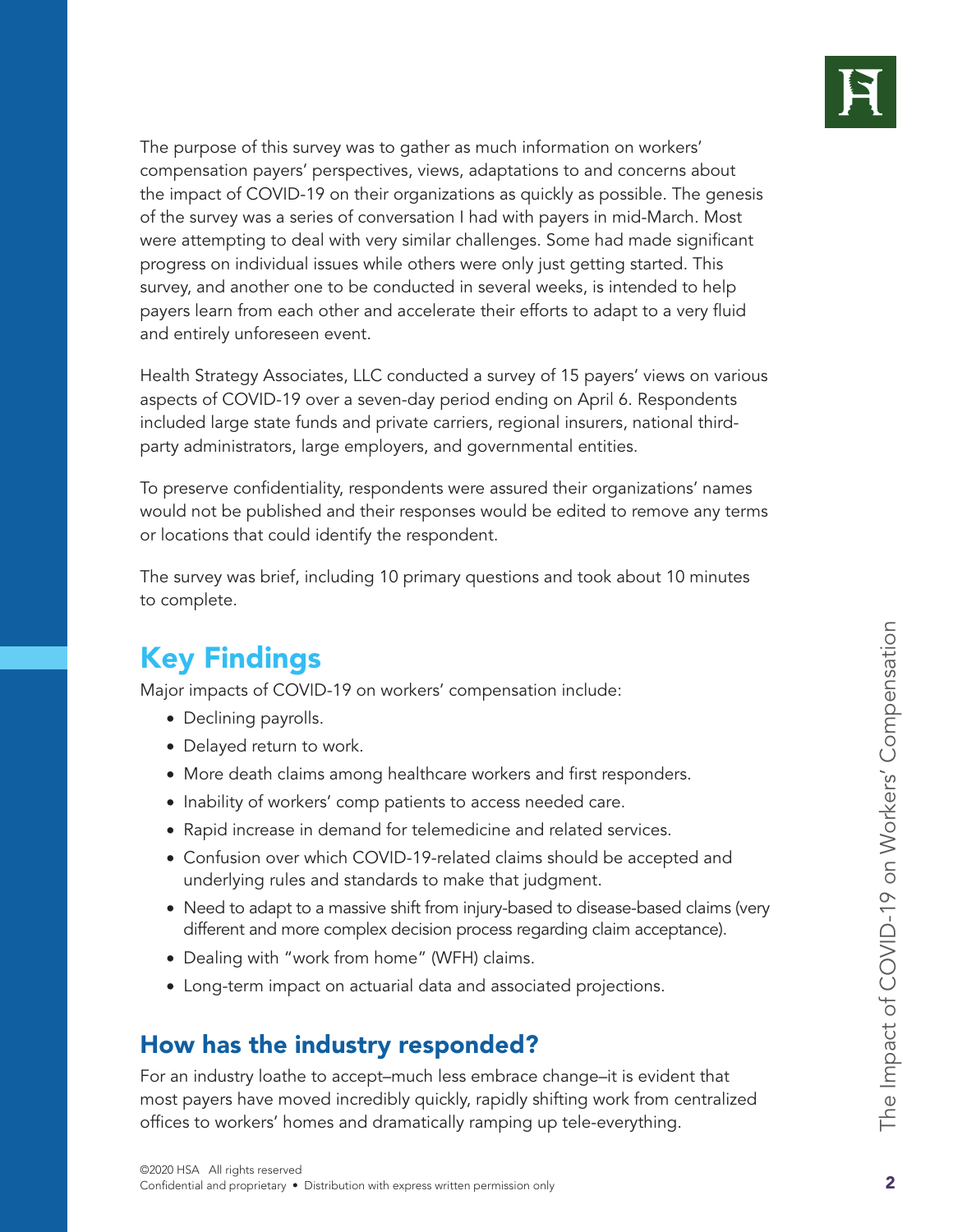

#### Remote work

Many–but certainly not all–workers' comp executives had long prohibited or at least highly limited remote work. Forced to accept what they long resisted, payers are finding that remote work is feasible and has its benefits.

There is an additional take-away: some payers that had carefully planned, incremental and modest approaches to "testing" WFH turned on a dime.

One example stands out. A very large payer was able to move thousands of frontline workers out of multiple offices and enable them to do their jobs from their homes–in a week. This involved:

- Thousands of workers moving thousands of desktop computers, monitors, and other peripherals to their homes;
- A massive effort by the payer's IT department to ensure those computers were secure, able to access centralized databases and applications, and protected from intrusion; and
- Changes in management approaches and interaction between managers and their reports to ensure claims handling requirements and standards were maintained.

#### **Telemedicine**

Unlike group health, Medicare and Medicaid, in workers' comp telemedicine and its several variations have long been "just around the corner." It is fair to say most payers have done little more than "explore," "test," "evaluate," or "study" telemedicine. This is entirely in line with the industry's long history of resistance to innovation and any substantive change (note the discussion of working from home as just one example).

Events have forced rapid adoption. Payers that had previously embraced telemedicine were able to quickly ramp up access to care for patients, while those that paid lip service to telemedicine find themselves ill prepared to help patients who are unable to continue treatment due to providers closing offices and clinics or fears of contracting or spreading the virus.

## **Results**

Respondents believe COVID-19 will have a very significant impact on the worker's compensation industry. On a scale of 1-5, with 5 rated extremely significant, responses averaged 4.4.

## Impact

Respondents were asked what that impact will be and here are summaries of individual statements.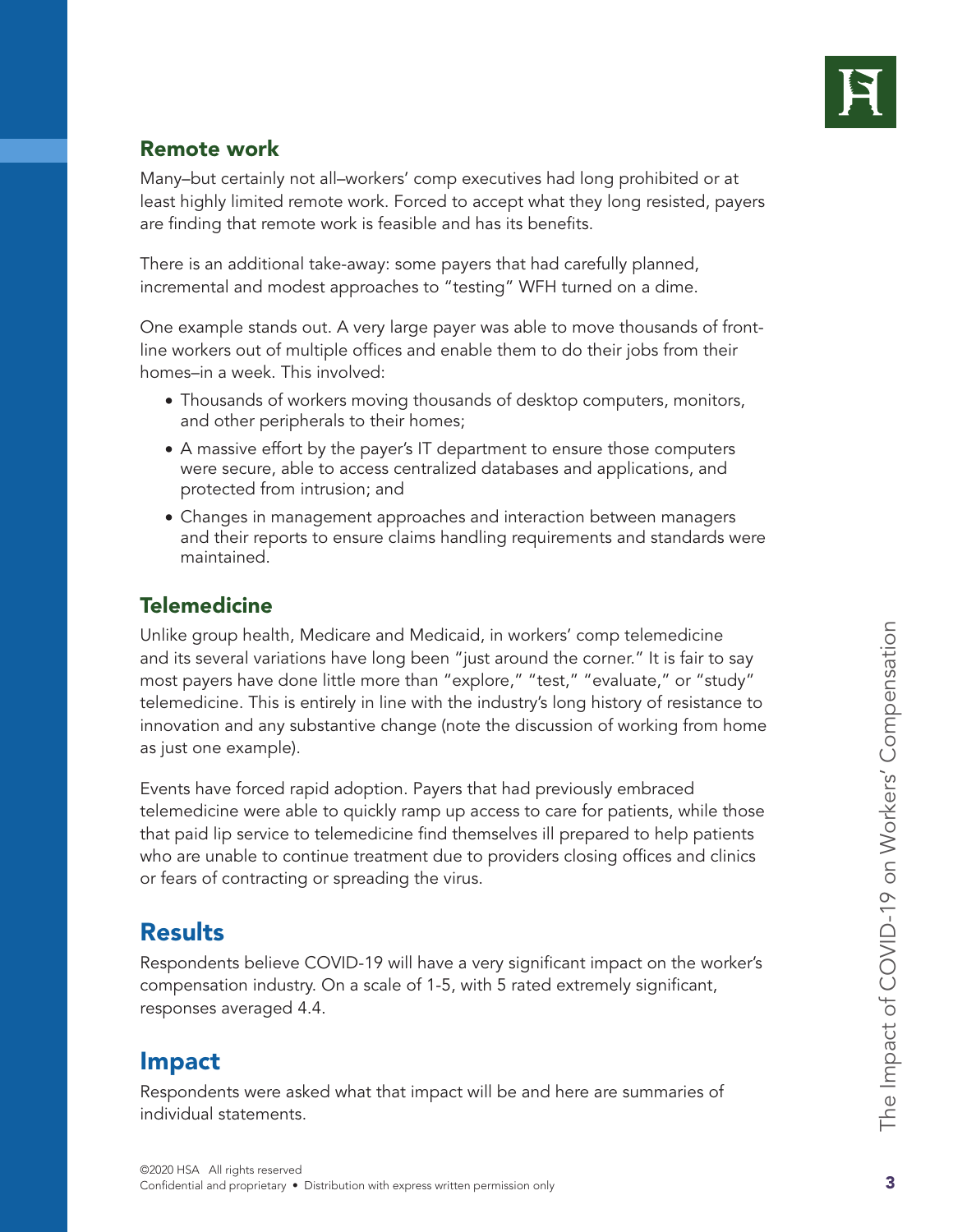

- Increases in death claims.
- Delayed RTW due to delayed procedures, physicians not signing off on RTW, no job to return to.
- Confusion over which claims to be accepted, different responses to COVID-19 by different organizations and professionals in those organizations make it very difficult to manage.
- Decline in premiums due to declining payroll and cash flow problems. especially among small businesses – could have a very long tail impact on payroll and premiums.
- People don't have ability to get tested, not enough testing available, so how to address that, what to do about it? As an industry we have been tough on these conditions [diseases] in the past…what now?
- COVID-19-related claims are disproportionally hitting public entities and healthcare; most other employers have seen very few claims.
- Claim counts in other sectors construction, manufacturing, services, retail have practically disappeared.
- The legal side of workers' comp is shut down–no hearings, appeals, courts, etc. How will that affect decisions on claims over the near term?

## How many COVID-19 claims?

We asked respondents if they had encountered COVID-19-related claims; half said they had "many," and around a quarter said "several." Two had yet to see any claims filed.

### Pharmacy-related considerations

Respondents were asked if they had worked with their pharmacy benefit managers (PBMs) to adapt to the impact of COVID-19, and specifically what they wanted their PBMs to do.

- Most respondents have yet to spend much time on pharmaceutical issues related to the virus. A minority of respondents had made or is working on changes to their formularies. A similar number loosened restrictions on early refills and quantity limits for non-controlled substances. In addition, requirements for prior authorization have been reduced—again only for drugs that are not controlled substances.
- A few are thinking about encouraging patients to use mail order fulfillment as an alternative to retail pharmacies, however it appears only one respondent has made any significant progress on this.
- A plurality would like their PBMs to educate them about issues related to drugs used to help with COVID-19 symptoms and potential for some drugs to treat the disease itself.